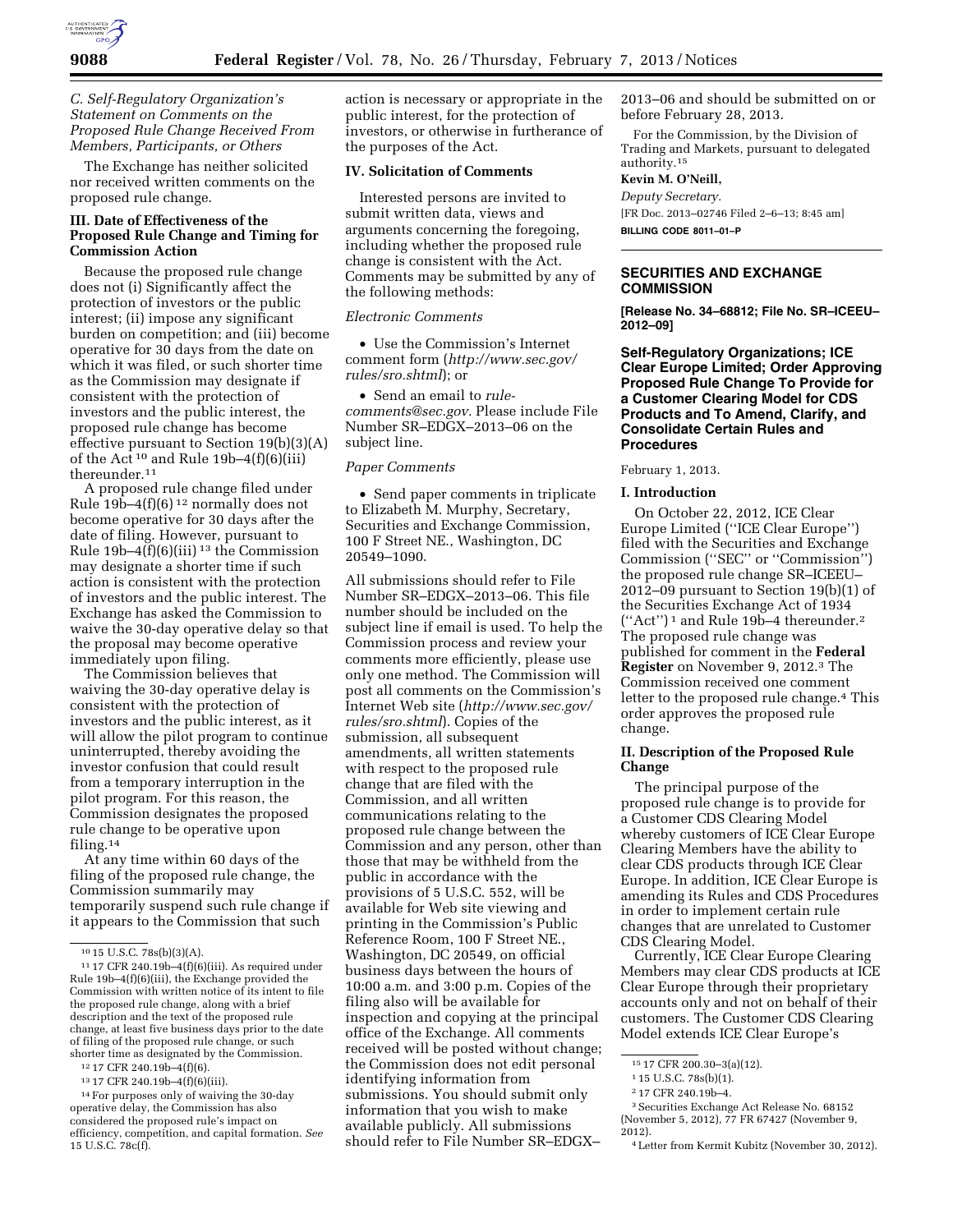customer clearing models that are currently available for other products to CDS products, with certain modifications appropriate for the nature of the product.

The Customer CDS Clearing Model builds on the customer clearing framework available for other products at ICE Clear Europe. US customers must clear through a registered futures commission merchant and/or brokerdealer (depending on whether the product is an index CDS or single-name CDS), consistent with the requirements of the Commodity Exchange Act and the Act, as applicable. Non-US customers may clear through a non-US clearing member in accordance with applicable local laws or through a registered futures commission merchant and/or broker-dealer.

The terms of the Customer CDS Clearing Model, as well as various related enhancements to the clearing model, were proposed as amendments to the ICE Clear Europe Rules and CDS Procedures. Changes to Part 1 of the Rules clarify and conform existing definitions to the Customer CDS Clearing Model, create new CDSspecific definitions used in new operative provisions, clarify customer and proprietary account class definitions that are relevant to CDS, and clarify general standards of Clearing Member responsibility and liability. Other changes reflect the incorporation into the Rules of provisions that had been in a separate master agreement entered into between the Clearing Member and ICE Clear Europe. Changes to Part 2 of the Rules provide updates related to anti-money laundering legislation applicable to customers, clarify membership standards for Clearing Members, clarify the obligations of Clearing Members with respect to customer accounts and proprietary accounts and clarify and/or restate certain provisions relating to Clearing Member default and termination of clearing membership. Changes to Part 3 of the Rules clarify certain payment mechanics for Clearing Members with respect to amounts owed by their customers and include a waiver of set-off by Clearing Members. Changes to Part 4 of the Rules reflect amendments to the contract rights and obligations of ICE Clear Europe and Clearing Members, particularly in the context of the clearing of CDS on behalf of customers. Changes to Part 5 of the Rules address the delivery of margin from customers to Clearing Members and add provisions dealing with transfer of margin by security interest rather than title transfer. Changes to Part 6 of the Rules clarify the procedures for

providing notice of position limits and clarify further how position limits apply in instances where contracts arise due to firm trades, voiding, or error policies. Changes to Parts 7 and 8 of the Rules clarify that references in those parts of the Rules (covering Settlement and Delivery of Futures (Part 7) and Options (Part 8)), which relate solely to Energy contracts, do not apply to CDS Customer Accounts or customers in the context of CDS clearing. Changes to Part 9 of the Rules consolidate and clarify the respective rights and obligations of ICE Clear Europe and Clearing Members in the case of a Clearing Member or ICE Clear Europe default and the procedures to be followed in determining a net sum payable to or receivable from a defaulting Clearing Member. Changes to Part 10 of the Rules provide more detail regarding how a disciplinary or appeals panel could impose a sanction on a customer and determine liability or responsibility in any instance where there is joint misfeasance. Changes to Part 11 relate to the operation of the ICE Clear Europe guaranty funds, including changes relating to the introduction of customer clearing. ICE Clear Europe will continue to operate separate guaranty funds for CDS products and for energy products. Changes to Part 12 of the Rules conform to the new terms and definitions that are part of the Customer CDS Customer Model. Changes to Part 15 of the Rules provide provisions dealing with CDS contracts cleared in the customer account (including the representation of customer transactions in relevant books and records and treatment of customer transactions in the case of credit events) and the elimination of the separate master agreement previously entered into between CDS Clearing Members and ICE Clear Europe. Changes to Part 16 of the Rules address the addition of CDS clearing to the ICE Clear Europe FCM customer clearing model and certain other clarifications and enhancements requested by CDS Clearing Members.

ICE Clear Europe is also establishing in Exhibit 1 of the Rules certain standard terms (the Customer-CM CDS Transactions Standard Terms) that will be applicable to Customer-CM CDS Transactions, which are CDS transactions between a Non-FCM/BD Clearing Member and a non-U.S. customer. Under the changes to Rule 1516, all Non-FCM/BD Clearing Members must agree to the applicability of these terms as between them and each of their customers. The Standard Terms provisions, among other things, ensure that the terms of Customer-CM CDS Transactions mirror the terms of

the cleared transaction, enable a clearing member to pass on clearinghouse performance (or nonperformance) to their customers, facilitate the provision of margin to ICE Clear Europe, and amend provisions in underlying agreements relating to events of default and close-out in order to ensure that the porting of contracts and margin under the default rules will be effective. In addition, various consents must be supplied for ICE Clear Europe to update customer records in DTCC and receive other information as required relating to customers.5

ICE Clear Europe is also modifying its CDS Procedures. Changes to Part 1 of the CDS Procedures clarify and conform existing definitions to the Customer CDS Clearing Model, as well as add new definitions used in new operative provisions. Changes to Part 2 of the CDS Procedures clarify and conform membership requirements to standards implemented as a result of the Dodd-Frank Act. Changes to Part 3 of the CDS Procedures delete a reference to CDS Operational Procedures, which document has become obsolete in light of the changes related to customer clearing. Changes to Part 4 of the CDS Procedures update information that must be provided with respect to CDS contracts and procedures for submission of CDS contracts for clearing. Changes to Part 5 of the CDS Procedures address customer clearing in the context of the CDS Default Committee procedures. Part 6 of the CDS Procedures was removed because it is no longer necessary in light of ICE Clear Europe's use of determinations made by the ISDA Determinations Committees with respect to credit and succession events. Changes to Part 7 address restructuring as a credit event with respect to CDS contracts cleared in the customer account, including the processing for triggering settlement of such contracts. Changes to Part 8 of the CDS Procedures clarify the procedures for listing new CDS Contracts, in particular to enable ICE Clear Europe to respond in timely fashion to any prohibition on trading in CDS imposed under the EU Short Selling Regulation (Regulation 236/2012 dated 14 March 2012). Changes to Part 9 of the CDS Procedures include various provisions previously included in the separate master agreement between CDS Clearing Members and ICE Clear Europe as well as certain tax provisions relevant to customer clearing. These updated provisions apply to both customer

<sup>5</sup>As noted above, US customers must clear through an FCM/BD Clearing Member. The Customer-CM CDS Transactions Standard Terms will not apply to that relationship.